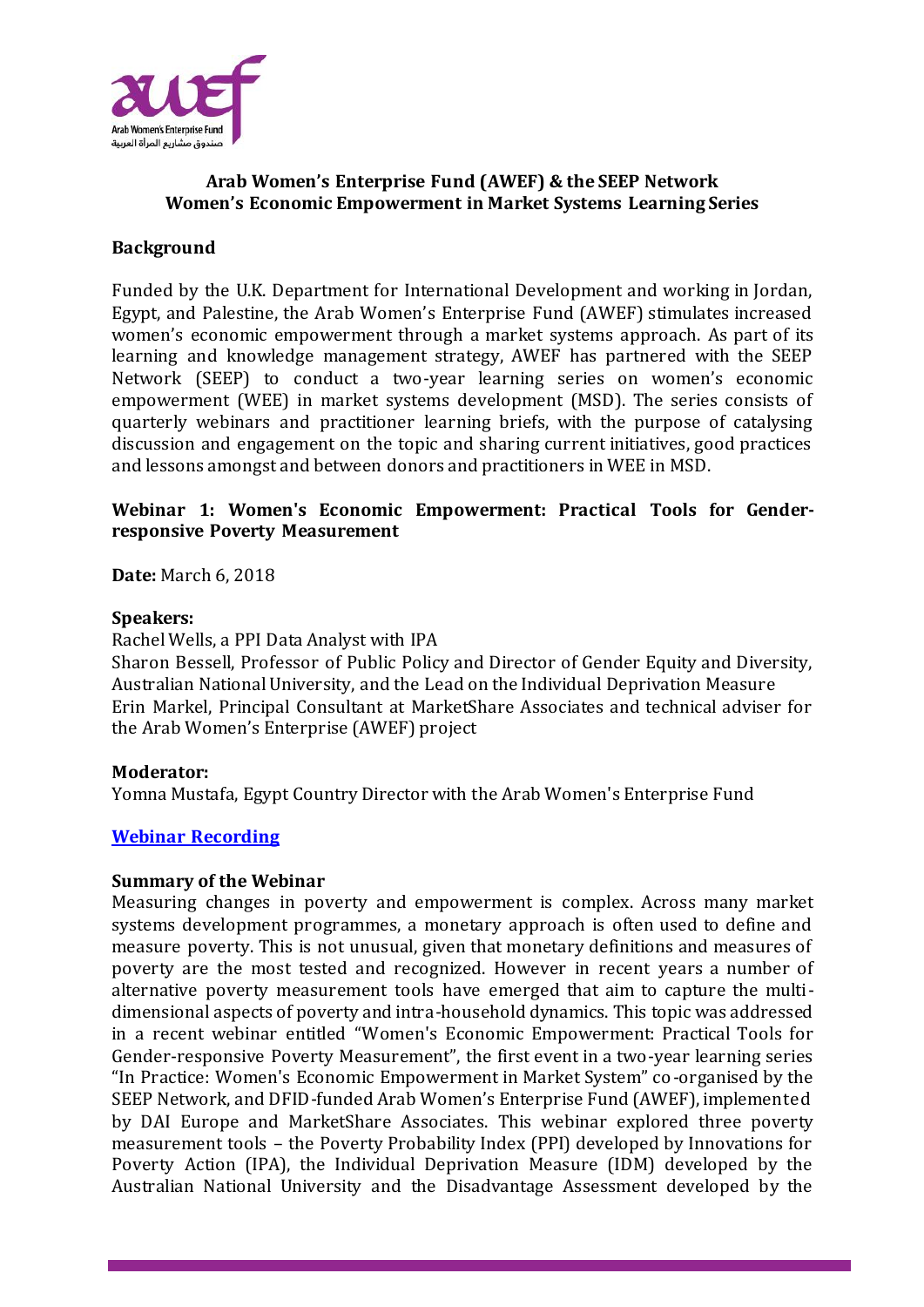

DFID-funded Arab Women's Enterprise Fund (AWEF). The webinar presenters included Rachel Wells, a PPI Data Analyst with IPA, Sharon Bessell, Professor of Public Policy and Director of Gender Equity and Diversity at the Australian National University and Erin Markel, a Principal Consultant at MarketShare Associates. The panel was moderated by Yomna Mustafa, Egypt Country Director for AWEF. The panel explored the strengths and weaknesses of each approach, and discussed the practical implications for practitioners.

Rachel Wells from Innovations for Poverty Action introduced the [Poverty Probability](https://www.povertyindex.org/)  [Index \(PPI\),](https://www.povertyindex.org/) a lean poverty measurement data tool that is statistically rigorous and easily administered through a 10-question survey derived from national income and expenditures surveys. A scoring system allows administrators of the survey to gauge the likelihood that the respondent is living under the international or national poverty line. The tool is free for anyone to use and available for 60 countries, covering 90% of the world' poor. While the PPI has become a global standard for simple poverty measurement, it currently doesn't capture intra-household dynamics and non-monetary aspects of poverty. One solution to this is to tailor the tool and use the same statistical methodology that's been used to develop the PPI to determine and add additional questions that correlate strongly with women's empowerment indicators. The PPI team is also currently working on developing a tool that will engage the same methodology to measure multidimensional poverty, based on the multidimensional poverty index (MPI). IPA also recommends using the PPI in conjunction with other metrics, examples of which were provided by the other two presenters.

Sharon Bessell from the Australian National University presented the *Individual* [Deprivation Measure](http://www.individualdeprivationmeasure.org/) (IDM), which is a new gender-sensitive measure of multidimensional poverty. Sharon explained that many mainstream poverty measurement tools are not sensitive to gender or how poverty dynamics play out within households. The IDM, developed by Australian National University, in partnership with the International Women's Development Agency and funded by the Australian Department of Foreign Affairs and Trade, aims to address this problem by allowing practitioners to measure and understand the more complex dimensions of gendered poverty. The tool is gender-sensitive and captures material and non-material aspects of poverty at individual level across 15 different dimensions, such as education, employment, political power and control over decision-making. The 15 dimensions and accompanying indicators were identified based on participatory research with over 2000 women and men across 6 countries. The tool is particularly effective for revealing how different characteristics such as gender, age, geographic location and disability shape poverty. It's also intersectional and able to show how various dimensions of poverty interact with each other for people, illuminating the compounding effects of multiple deprivations. The IDM can also be used for measurement of progress towards several Sustainable Development Goals (SDGs) that relate to gender, as it aligns with a quarter of the SDG indicators, many of which still don't have established methodologies for collecting data.

Erin Markel, Technical Adviser to AWEF and Principal Consultant with MarketShare Associates, showcased the [Disadvantage Assessment,](https://seepnetwork.org/Blog-Post/950/Overcoming-Gender-Blindness-in-Market-Systems-Poverty-Measurement-and-Targeting) a tool that was developed by the AWEF team and draws inspiration from both the PPI and the IDM. Because AWEF is a